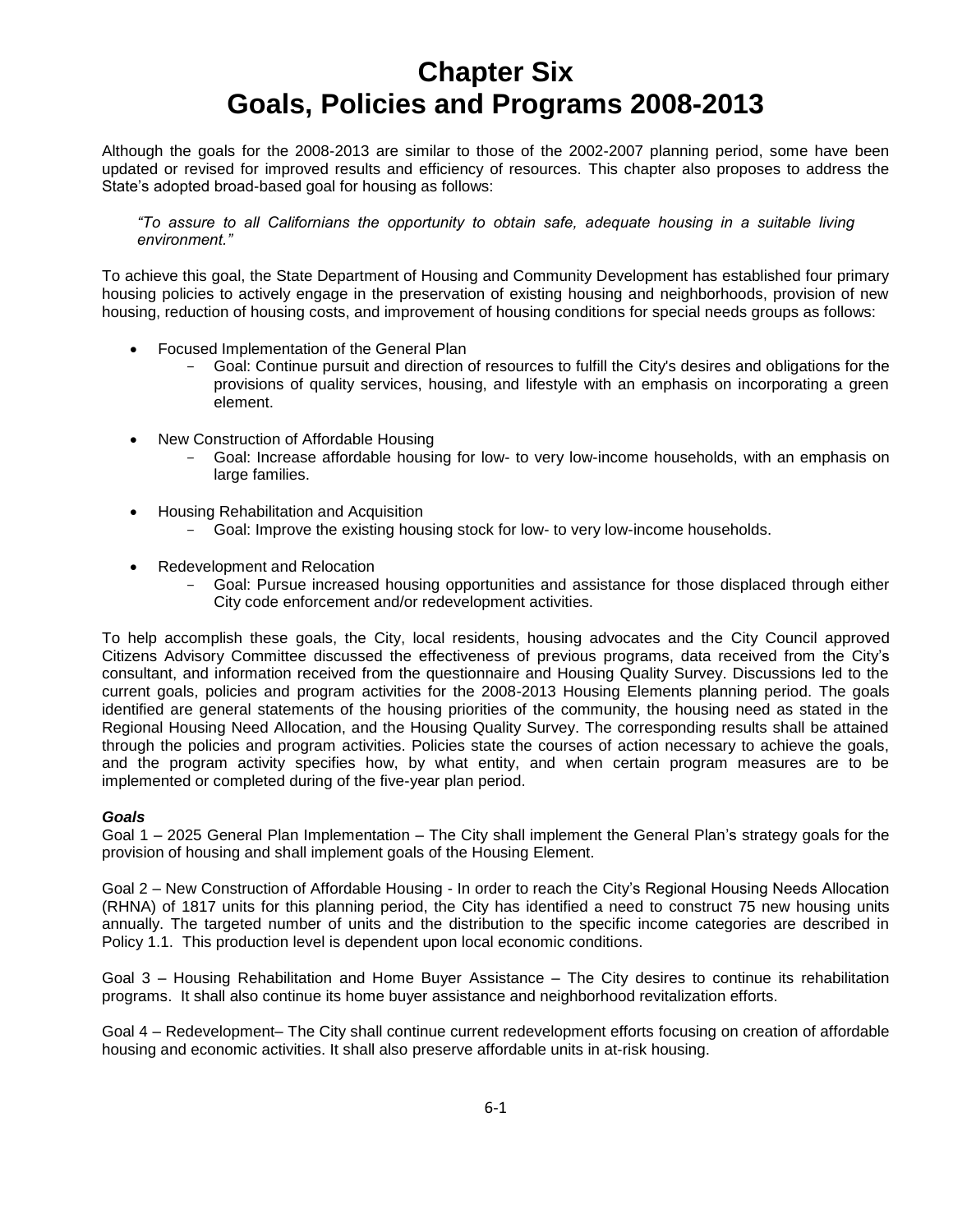## *Policies and Programs*

The Goals, Policies, and corresponding Programs are listed below as follows: Goal 1, Policy 1.1, Program 1.1.1. The first number establishes the Goal, the second number establishes the Policy, and the third number is added to identify the specific Program.

Policy 1.1 Continue the Housing Support Activities of the City and Redevelopment Agency

Policy 2.1 New Construction

Policy 3.1 Neighborhood Revitalization

Policy 3.2 Housing Rehabilitation, Replacement and Home Buyer Assistance

Policy 4.1 Preservation of Affordability of At-Risk Housing

Policy 4.2 Accountability

The programs that are easily adaptable to quantitative measures have been incorporated into Table 6-1 to assist in measuring quantitative performance.

### *Goal 1 – General Plan Implementation*

## **POLICY 1.1 – CONTINUE THE HOUSING SUPPORT ACTIVITIES OF THE CITY AND RDA**

### *Program 1.1.1 – Implementation of General Plan Policies*

The City's Community Development Department, Planning Division and the Economic Development and Redevelopment Department shall implement and support the 2030 General Plan affordable housing policies and policies for compact use development. The Implementation and Regional Cooperation Elements of the 2030 General Plan are supported by the Kern County Blueprint, which includes the following goals related to housing:

- Create a range of housing opportunities and choices
- Create walkable neighborhoods
- Mix land uses
- Take advantage of compact building design

To support these goals, the City of Delano will take the following actions:

- **1.1.1.a**Initiate a study to evaluate land use and transportation alternatives for the city centers of Delano Complete a Healthy Delano and Wellness Element and a Sustainability Element of the General Plan by July 1, 2012 2013. This program will be funded by the Smart Valley Places grant program under the auspices of the California Partnership for the San Joaquin Valley and funded by the federal Department of Housing and Urban Development, which involves a compact of 14 San Joaquin Valley cities. This effort is consistent with the implementation strategies and policies of the 2025 2030 Delano General Plan to promote and support more intensive development within strategically located sectors of Delano City. The study project will assist in land use planning, market research and economic assessment, and transportation analysis that will evaluate higher density alternatives, walkable neighborhoods and healthy eating and physical activity and identify preferred land use development strategies that will support these planning objectives.
- **1.1.1.b** Complete a comprehensive update of the zoning ordinance , including adoption of Form Based Codes where appropriate, incorporating measures implementing the General Plan Elements identified in Program 1.1.1.a by July 1, 2014.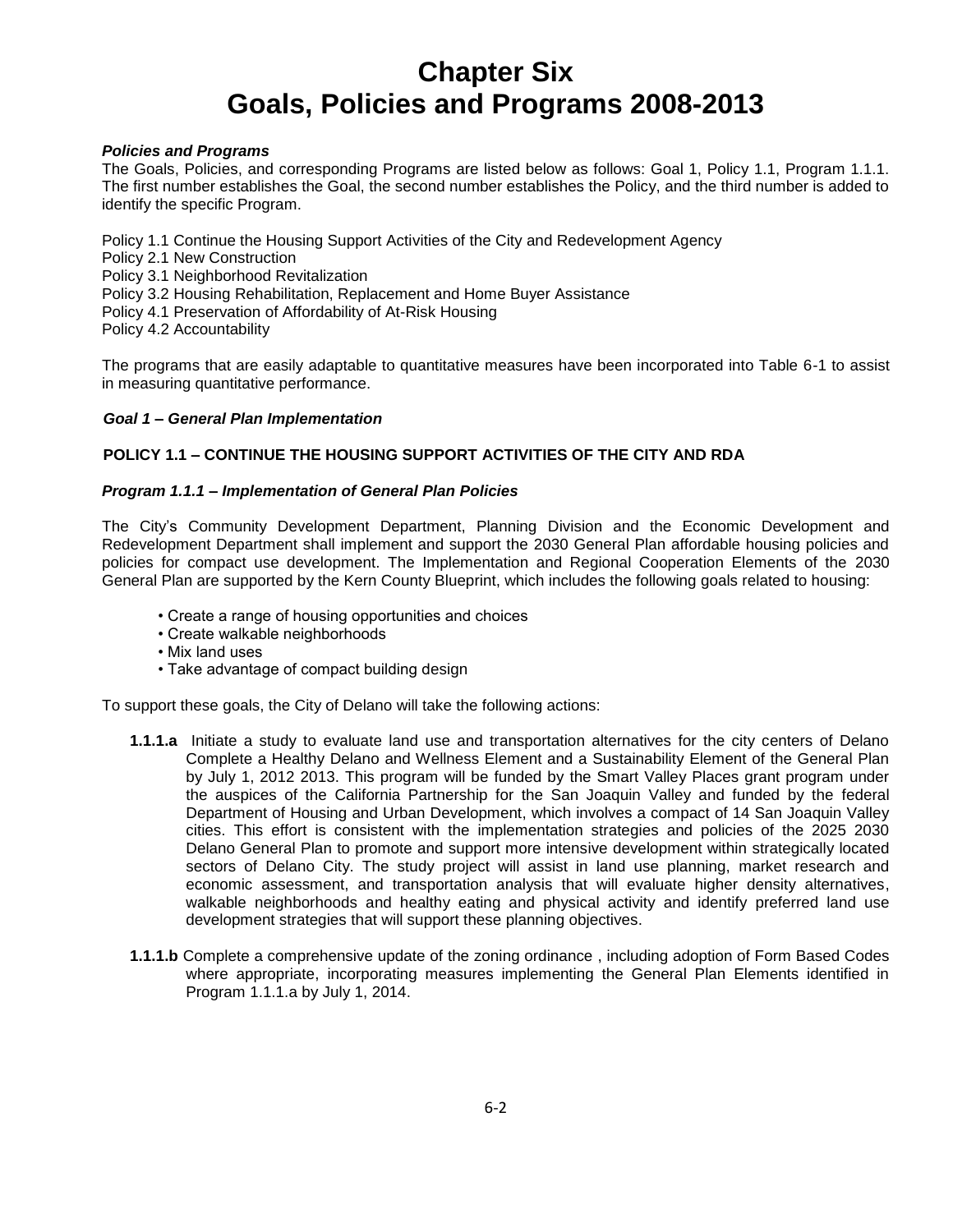- **1.1.1.c** Adopt implementation measures for the Southwest Delano Strategic Plan (prepared with the assistance of a Caltrans Environmental Justice program grant) by July 1, 2013.
- **1.1.1.d** Complete General Plan Amendments required to maintain consistency between newly-adopted Housing Element programs and other Elements of the Delano General Plan. Especially, complete the Land Use Element amendments required to effectuate the zoning program for providing adequate buildable sites for a sufficient supply of low and lower income affordable housing units over the next five-year planning time frame. Annually assess internal consistency issues that may arise as part of the annual Housing Element Implementation Report.

Additionally, the Community Development Department, Planning Division will take lead in creating a citizendriven process by July 1, 2013 to assist in coordinating the Smart Valley Places grant the Regional Blueprint Process, lobby state and Federal government to seek financial rewards for regional cooperation and to provide valuable feedback regarding the affordable housing policies of the 2030 General Plan to increase affordability and meet the goals identified above.

> *Action: Develop General Plan Elements and complete related zoning ordinance amendments. Adopt implementation measures for the Southwest Delano Strategic Plan Complete General Plan Amendments necessary to implement Housing Element Update programs Responsibility: Community Development Department, Planning Division Time: Years*

*July 2013 through July 2014*

## *Program 1.1.2 – One Stop Processing*

The City Community Development Department, Planning Division will improve the one stop process by continuing the existing process of coordination among City departments and outside agencies involved in the development review process and fostering interdepartmental cooperation in the determination of development requirements and conditions of approval. Through its existing Site Plan Review process, City departments and related agencies will continue to provide expedited processing of affordable housing development proposals as they are submitted.

> *Action: Continue the existing process of interdepartmental and agency development review coordination*

*Responsibility: Community Development Department, Planning Division and other affected City Departments. Time: Ongoing*

## *Program 1.1.3 - Institutional Barriers*

The City Community Development Department, Planning Division shall identify land use polices, ordinances and procedures, and other potential local state and federal regulations that may act as institutional barriers to the development and/or rehabilitation of affordable housing, including the requirement for payment of development impact fees for the construction of accessory dwelling units on single family lots. The department will examine the potential for a reduction in such fees if feasible. The department will also investigate establishing minimum densities for both single family and multiple family housing development on infill parcels and newly-developing sites.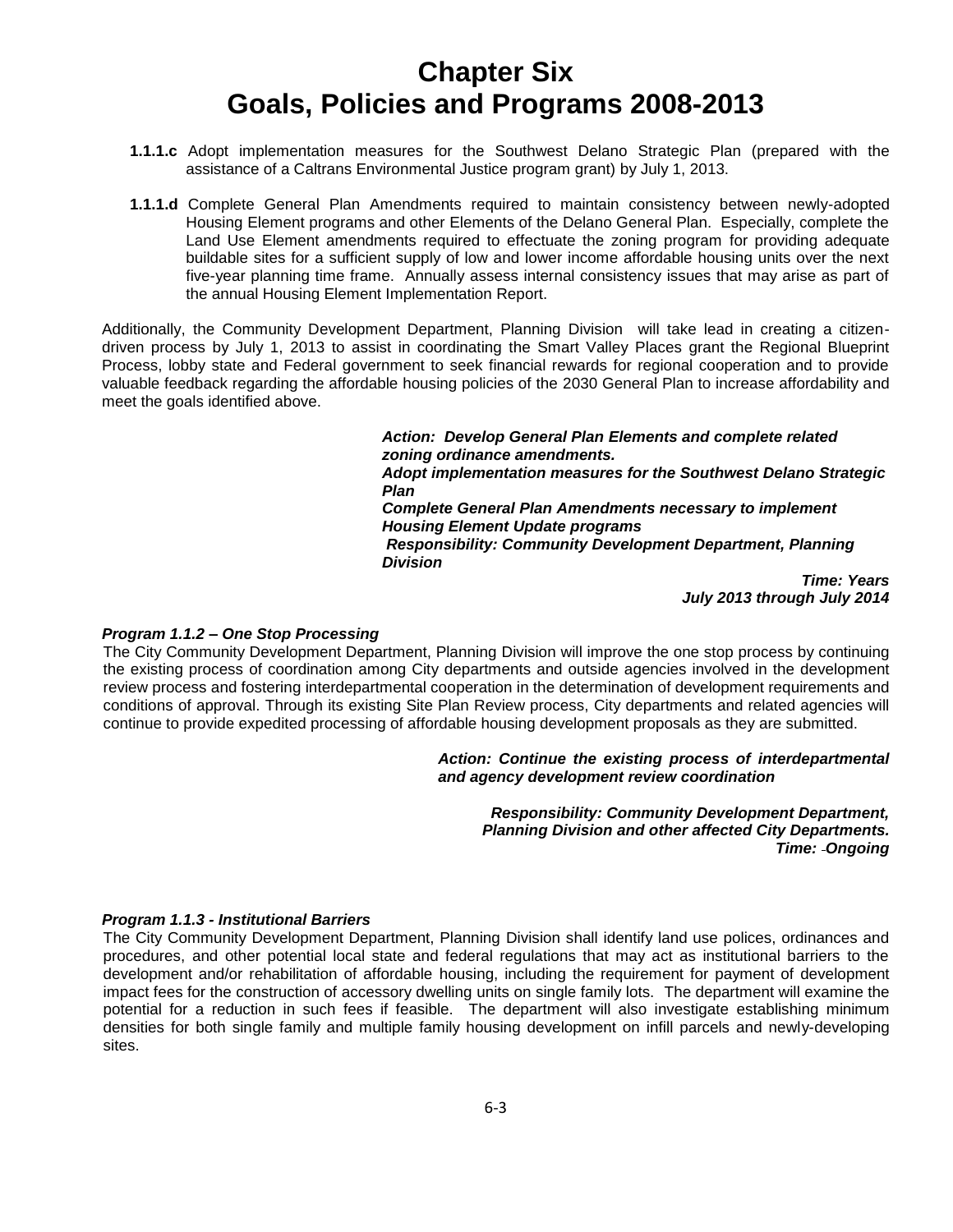*Action: Continue monitoring institutional barriers and report on findings. Identify minimum densities for new housing developments and propose amending General Plan and Zoning Ordinance standards as necessary.*

> *Responsibility: Community Development Department, Planning Division. Time: By July 1, 2013*

### *Program 1.1.4 - Complaint Referral*

The City Economic and Redevelopment Development shall refer inquiries and landlord/tenant complaints concerning housing discrimination to the applicable regulatory body (State Department of Fair Employment and Housing, HUD, or private counsel) for processing. The City will also disseminate fair housing information citywide by sponsoring workshops, housing information fairs, and monitoring of affirmative marketing. The City will advertise fair housing laws and complaint procedures through literature displays at City offices, non-profit organizations such as Kern County Housing Authorities, property management organizations, lenders, and other such organizations. Literature is to be provided in English and Spanish.

## *Action: Continue compliance, information dissemination and referral services. Responsibility: Economic Development and Redevelopment Department. Time: Program is in place*

#### *Program 1.1.5 - Support of Current Law*

The City of Delano shall sponsor workshops, housing information fairs, monitor affirmative marketing, and work closely with the State Department of Fair Employment and Housing (DFEH). The City shall support enforcement of Fair Housing Laws as expressed in Title 8 of the Civil Rights Act of 1968, as amended. The City of Delano has set up a Fair Housing complaint intake toll-free hotline. City Staff will be responsible for the intake of the calls and the referral to the appropriate agency such as DFEH. In addition to addressing the fair housing complaints of residents through the City's new Fair Housing Program, the City has drafted and posted educational flyers regarding housing rights and examples of fair housing violations to better educate residents and property managers about fair housing. The City has provided fair housing information in English and Spanish. The information will also be made available through the City's website.

As funding permits, the City will work with other fair housing advocates to conduct additional fair housing workshops in Delano to educate about fair housing rights. The City will explore applying for federal Fair Housing Initiative Program (FHIP) grants and conduct testing and audits as a means to affirming the nature and extent of fair housing issues in the community. The Fair Housing Program is funded through the City's CDBG entitlement funds. The City has an annual budget of \$1,200 for the implementation of the Fair Housing Program.

### *Action: Provide financial support annually to The City of Delano's Fair Housing program Responsibility: Economic Development and Redevelopment Department. Time: Ongoing*

#### *Program 1.1.6 – Delano Green Building Program*

Delano City's will implement a Green Building Program to effectively weave together Delano's environmental and urban systems to sustain, protect, and provide access to natural resources. Similar to the Healthy Delano and Wellness Element and Sustainability Element described in Program 1.1.1.a, this program will be funded by the Smart Valley Places grant program funded by the federal Department of Housing and Urban Development. This Green Building Program is consistent with the City's action plan goal for achieving sustainability by 2030.

The City of Delano will implement the following programs and policies benefit affordable housing developments in terms of their sustainability and long-term energy use cost savings: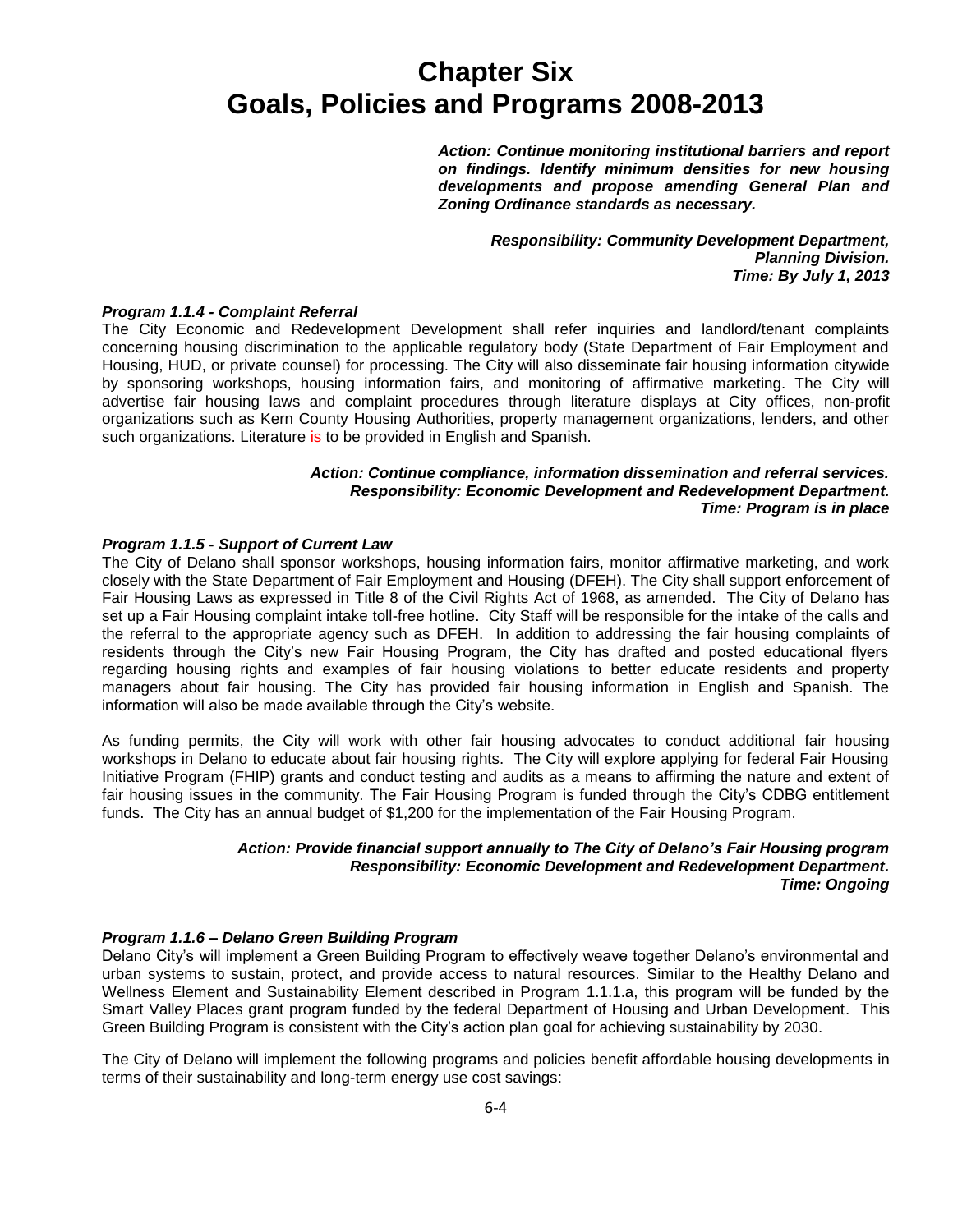- 1) Tier 1: Title 24 Standards compliance with mandatory enhancements.
- 2) Tier 2: Green Delano Certificate Tier 1 plus upgrades.
- 3) Tier 3: Leadership in Energy and Environmental Design (LEED) Building Program

The Delano Green Building Program will incentivize resource conservation in residential construction, which reduces the utility and/or operation costs of housing. With rising energy costs on the horizon, the operational costs of housing are expected to increase. However, conservation measures implemented as a result of the Delano Green Building Program can reduce the operational costs of a dwelling unit by as much as 50%, which is an important element in achieving truly affordable housing.

## *Action: Develop Delano Green Building program. Responsibility: Community Development Department, Planning and Building Divisions. Time: By July 2013*

### *Program 1.1.7 – Funding Energy Saving Improvements*

The Community Development Department, Planning Division will monitor H.R. 6. Energy Independence and Security Act legislation to determine if the City may use a portion of a \$10 billion dollar grant fund for applicable housing related energy-efficient items to provide households with greater efficiency and lower energy usage, and report its finding to the City Council.

## *Action: Monitor HR 6 and apply for funding if applicable and report to Council. Responsibility: Community Development Department, Planning Division. Time: Continually as funding is available*

#### *Goal 2 – New Construction of Affordable Housing*

## **POLICY 2.1 – NEW CONSTRUCTION**

The City's RHNA number for new construction for this planning period consists of the following income categories:

Very Low: 442 Low: 300 Moderate: 331 Above Moderate: 744

Note: Based on the 2007 Delano City RHNA Plan prepared by Kern Council of Governments

#### *Program 2.1.1 - Land Demand*

The City shall annually monitor the supply of vacant zoned and residential planned land. The City shall ensure that there at least a 5-year supply of zoned land to meet the needs of all economic sectors of the community. Where supplies drop below the adopted thresholds, the City shall immediately initiate a General Plan amendment, proactive annexations, rezoning, or zoning actions to ensure an adequate supply and shall explore the possibility of "prezoning" adjacent unincorporated areas to reduce processing times and costs to potential housing projects. If necessary, to assure affordability, additional environmental documentation shall be prepared.

> *Action: Annual monitoring, initiate processes to assure adequate supply of land. Responsibility: Community Development Department, Planning Division. Time: Annually*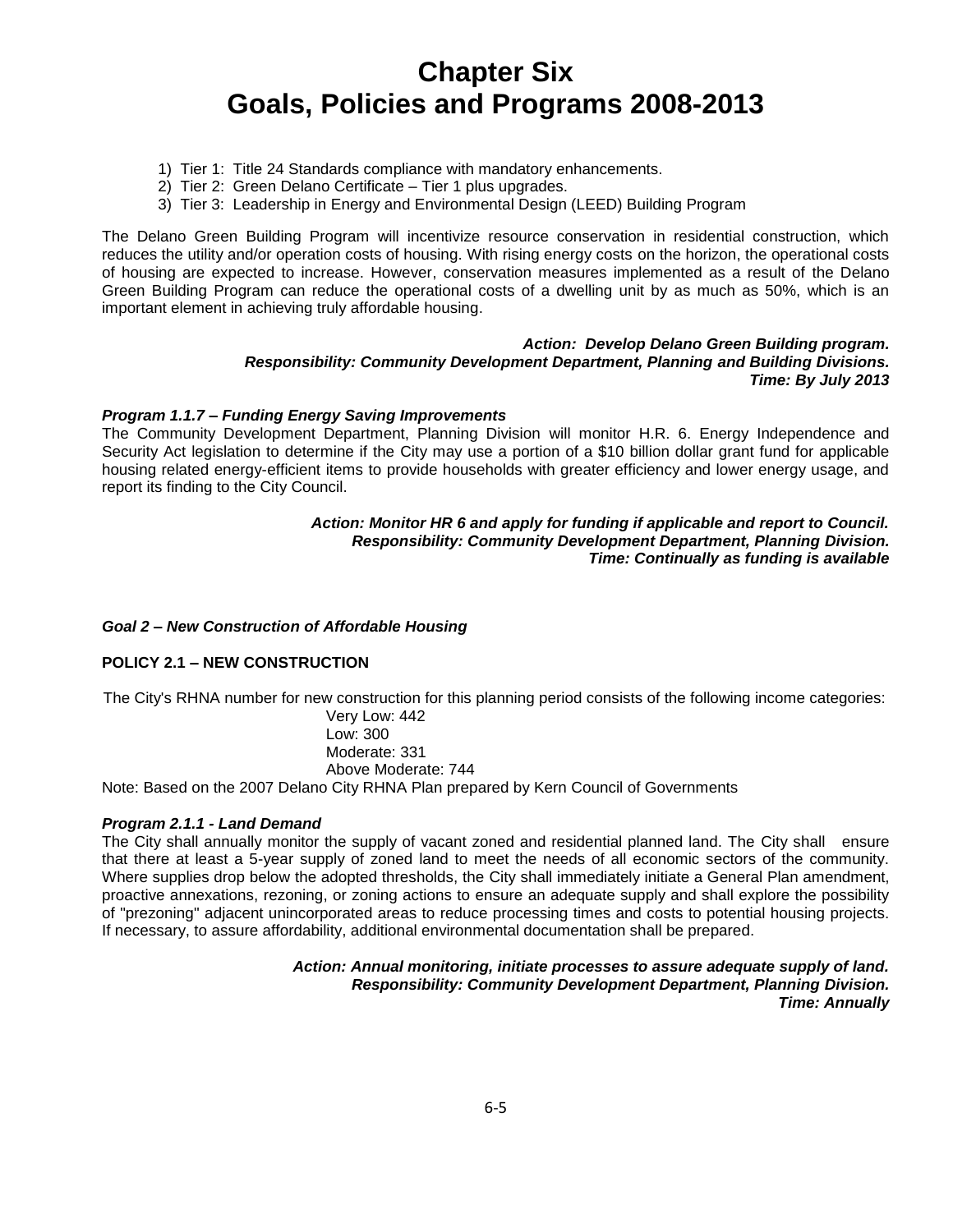## *Program 2.1.2 – Density Bonus*

The City shall comply with the State of California to allow for a maximum density bonus of 35 percent to be consistent with SB 1818.

> *Action: Comply with State density law. Responsibility: Community Development Department, Planning Division. Time: Adopt Ordinance by July 1, 2012*

### *Program 2.1.3 – Infill Housing*

The Redevelopment Agency shall acquire sites to accommodate up to 5 units annually to be constructed as lowincome affordable housing, utilizing non-and for-profit builders, and housing agencies. Funding for these projects shall come from available the Redevelopment Agency Housing Set-Aside Fund.

*Action: Acquisition of sites for construction of 50 affordable housing units. Responsibility: Redevelopment Agency, Economic Development Department. Time: Year 1-5*

## *Program 2.1.4 – Facilitate the Development of Multifamily Housing Affordable to Lower Income Households*

The City will identify and rezone approximately 40 acres of vacant land to the R-3 zoning district, allowing exclusively residential uses by right without a CUP or other discretionary action and a minimum of 20 units per acre. The parcels identified for rezoning are identified in Table 3-5 of this Element. These parcels have been determined to be suitable and available for development within the planning period, and domestic water and sewer collection services can be made available to these sites.

The sites identified in Table 3-5 will require amendments to the General Plan Land Use Element map prior to or concurrent with their rezoning, as the existing designations include Commercial, Medium Density Residential and Low Density Residential. The proposed rezonings to the R-3 district are not presently compatible with the existing designations. Two of the parcels will also require a Specific Plan amendment.

## *Action: Facilitate Multifamily Housing.*

## *Responsibility: Community Development Department, Planning Division. Time: July 1, 2012*

## *Program 2.1.5 - Increase Residential Density Potential*

The City shall annually review applicable State legislation to ensure that its plans and Zoning Ordinance are consistent with State law. Whenever possible, housing yield per acre shall be increased, conserving land, services, and costs. The Community Development Department, Planning Division shall also review the potential for higher yield through flexibility in or removal of governmental constraints such as street width, setback, coverage, and lot size requirements as set forth in new policies and code changes.

## *Action: Review State regulations and change City plans and policies as needed. Responsibility: Community Development Department, Planning Division. Time: Annually*

## *Program 2.1.6 – Maximum Density*

Whenever possible, density shall be increased, conserving land, services, and costs. The Community Development Department, Planning Division shall review its development standards such as street width, setback, and coverage, heights, parking and lot size requirements and amend zoning and development standards as necessary to ensure the ability to achieve minimum density, particularly in the R-3 zoning districts, and facilitate maximum densities. Further, the City will develop a maximum density matrix to help developers facilitate higher density residential developments.

## *Action: Ensure minimum densities in the R-3 zone district and develop maximum density matrix for the development community. Responsibility: Community Development Department, Planning Division. Time: By July 1, 2012 and July 1, 2014*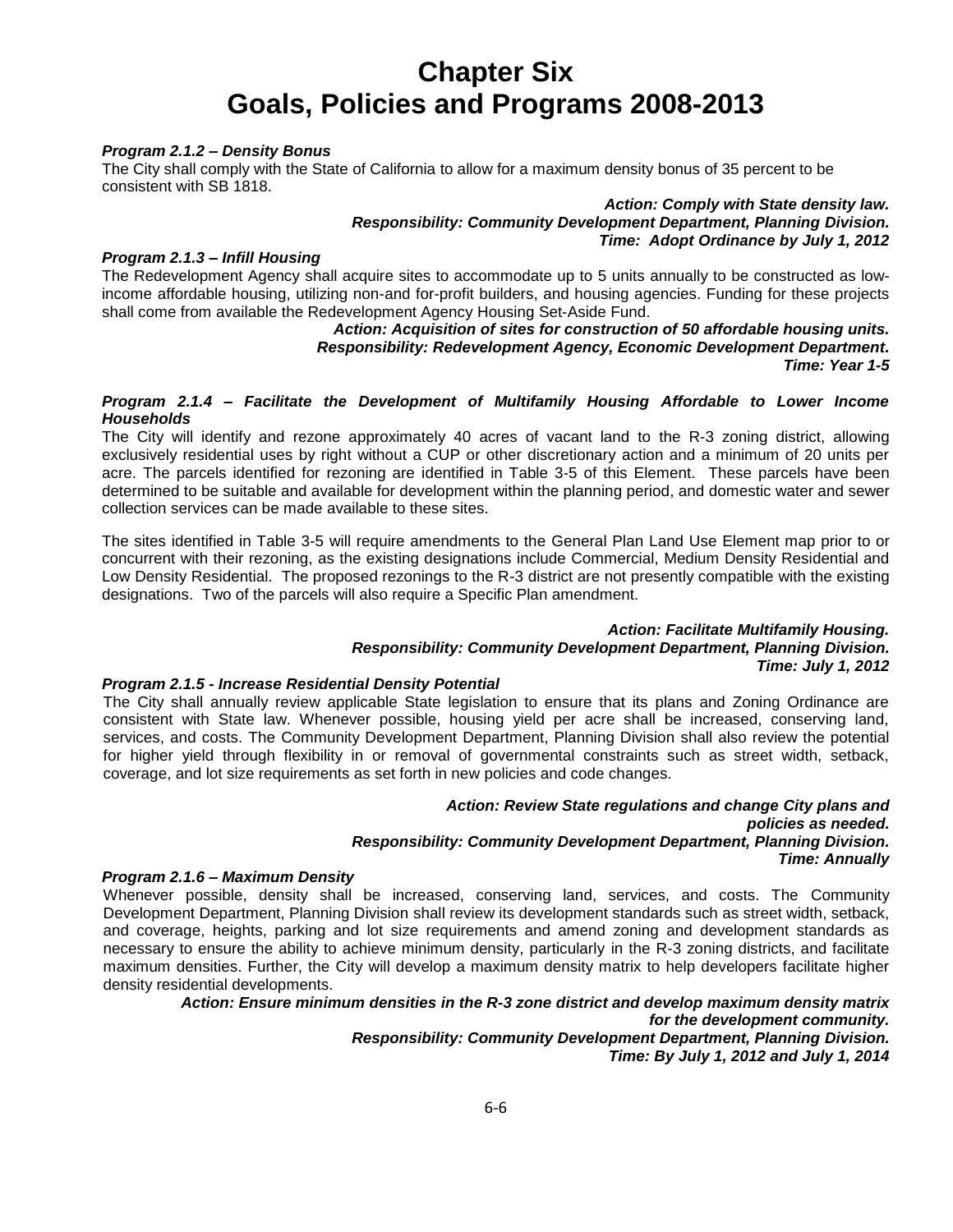## *Program 2.1.7 – Large Sites*

To assist in the development of housing for lower income households on larger sites (greater than 10 acres), the City will facilitate land divisions, lot line adjustments, and specific plans resulting in parcels sizes that are suited to multifamily developments affordable to lower income households in light of state, federal and local financing programs (such as two to ten acre sites). The City will work with property owners and non-profit developers to target and market the availability of sites with the best potential for development. In addition, the City will offer the following incentives for the development of affordable housing including but not limited to:

- streamlining and expediting the approval process for land division for projects that include affordable housing units,
- ministerial review of lot line adjustments,
- deferral or waiver of fees related to subdivisions for projects affordable to lower income households,
- provide technical assistance to acquire funding, and
- modification of development requirements as practicable.

## *Action: Pursue the foregoing actions to facilitate development of housing on large sites Responsibility: Community Development Department, Planning Division Time: By July 1, 2013*

#### *Program 2.1.8 - Farmworker Housing Funding and Development*

The Community Development Department, Planning Division shall partner with and encourage local and state non-profits to seek funding for development of new farmworker housing projects.

## *Action: Support farmworker housing through available funding sources and seek partnership opportunities with local and state non-profit farmworker housing developers. Responsibility: Community Development Department, Planning Division. Throughout planning period, as funding is available*

## *Program 2.1.9 – Zoning for Emergency and Homeless Shelters*

The Community Development Department, Planning Division shall, within one year of submission of the Housing Element, identify a zoning district or districts where emergency and homeless shelters are allowed as a permitted use, in compliance with State Government Code Section 65583(a)(4), and revise its Zoning Ordinance accordingly. The R-3 zone district is being considered, together with other zone districts that permit residential uses. Commercial and industrial zone districts will be analyzed as well, with primary consideration given to commercial zone districts. Additionally, emergency and homeless shelters will be permitted by right, without a CUP or other discretionary action, and will be subject only to the same development and management standards that apply to other allowed uses within the identified zone(s). Furthermore, the City will adopt the State definition which states that emergency and homeless shelters are defined as housing with minimal supportive services for homeless persons that is limited to occupancy of six months or less by a homeless person and that is not withheld due to a client's inability to pay.

### **Action: Identify zoning districts and revise Zoning Ordinance pursuant to Code Section 65583(a)(4). Responsibility: Community Development Department, Planning Division Time:** *By July 1, 2012*

## *Program 2.1.10 - Zoning for Special Needs Housing*

The Community Development Department, Planning Division shall, within one year of submission of the Housing Element, review the Zoning Ordinance for consistency with State Government Code 65583(a)(7) regarding appropriate levels of permit review for special needs housing development applications. "Special needs housing" means housing for disabled persons with special or supportive services that allow them to live independently.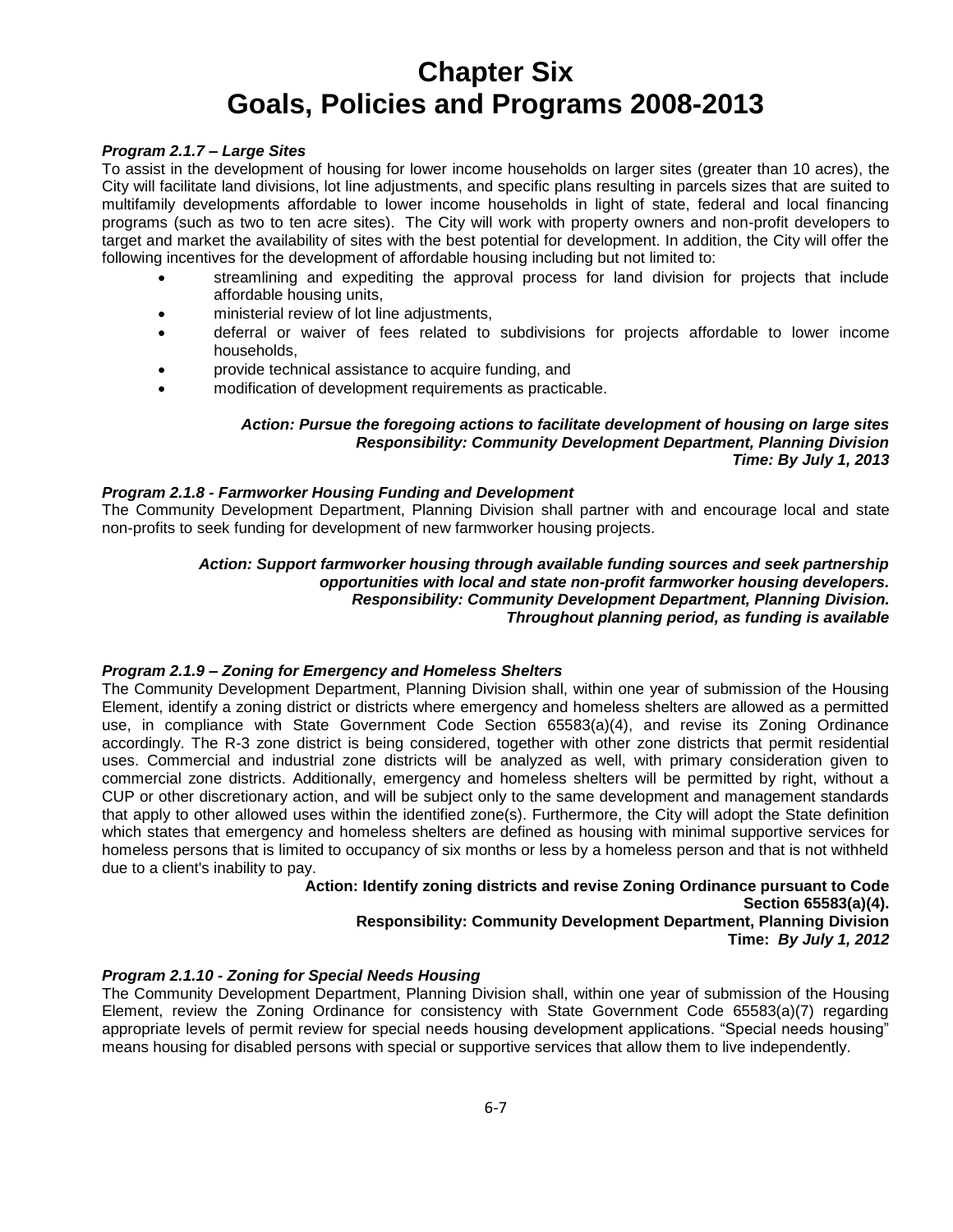*Action: Review and revise Zoning Ordinance for consistency with special needs housing requirements. Responsibility: Community Development Department, Planning Division. Time: By July 1, 2012*

### *Program 2.1.11 – Transitional and Supportive Housing*

The Economic Development Department, Planning Division shall work in partnership with the Kern County Behavioral Health Department and the Kern County Continuum of Care, a local collaborative of homeless service providers to construct a minimum of 6 transitional housing units. Transitional housing is housing with supportive services that is limited to occupancy of up to 24 months that is exclusively designated and targeted for recently homeless persons, with the ultimate goal of moving them to permanent housing as quickly as possible. Rents and service fees are typically limited to an ability-to-pay formula that is consistent with HUD's requirements for subsidized housing for low-income persons. Additionally, the Community Development Department, Planning Division shall, within one year of submission of the Housing Element, by July 1, 2012, amend its zoning ordinance to identify the development of transitional and/or supportive housing as a residential use, and only subject to those restrictions that apply to other residential uses of the same type in the same zone, in compliance with state law.

> *Action: Identify funds and support construction of 6 transitional housing units, and amend zoning ordinance to comply with state law. Responsibility: Economic Development and Redevelopment Department and Community Development Department, Planning Division. Time: By July 1, 2014*

### *Program 2.1.12 – Use the Redevelopment Agency's Low and Moderate Income Set-Aside Fund*

The City of Delano Redevelopment Agency's Low and Moderate Income Housing Fund has been greatly impacted by the Supplemental Educational Revenue Augmentation Fund (SERAF) repayment for FY 2009-2015 as required by the State of California. Due to the SERAF repayment, the Agency has had to significantly revise its budget. In 2008, the Agency had obligated \$100,000 to Sunny View II Family Apartments, an affordable housing project. The Agency will continue to assist similar affordable housing projects. Unfortunately, affordable housing projects have decreased due to the stagnated housing market. Still, the Agency is aggressively seeking opportunities to work with developers and apply for any available funding. The Agency will continue to pay for permit fees for eligible affordable housing projects to encourage the preservation of low-income housing in the City. The Agency annually assists with approximately \$3,000 - \$5,000 in permit fees. Currently, the Low and Moderate Income Housing Fund has a balance of \$680,498. The accrual amount for fund is uncertain, since the California RDAs are frozen. The anticipated planned uses of the Fund are:

## **Low and Moderate Housing Fund 2009-2013 \$680,498**

 **2009-2010**

**\$3,000 – Assist in payment of permit fees \$15,000 – Professional Technical Services \$10,000 – Purchase of tax-defaulted properties \$28,000 – Total**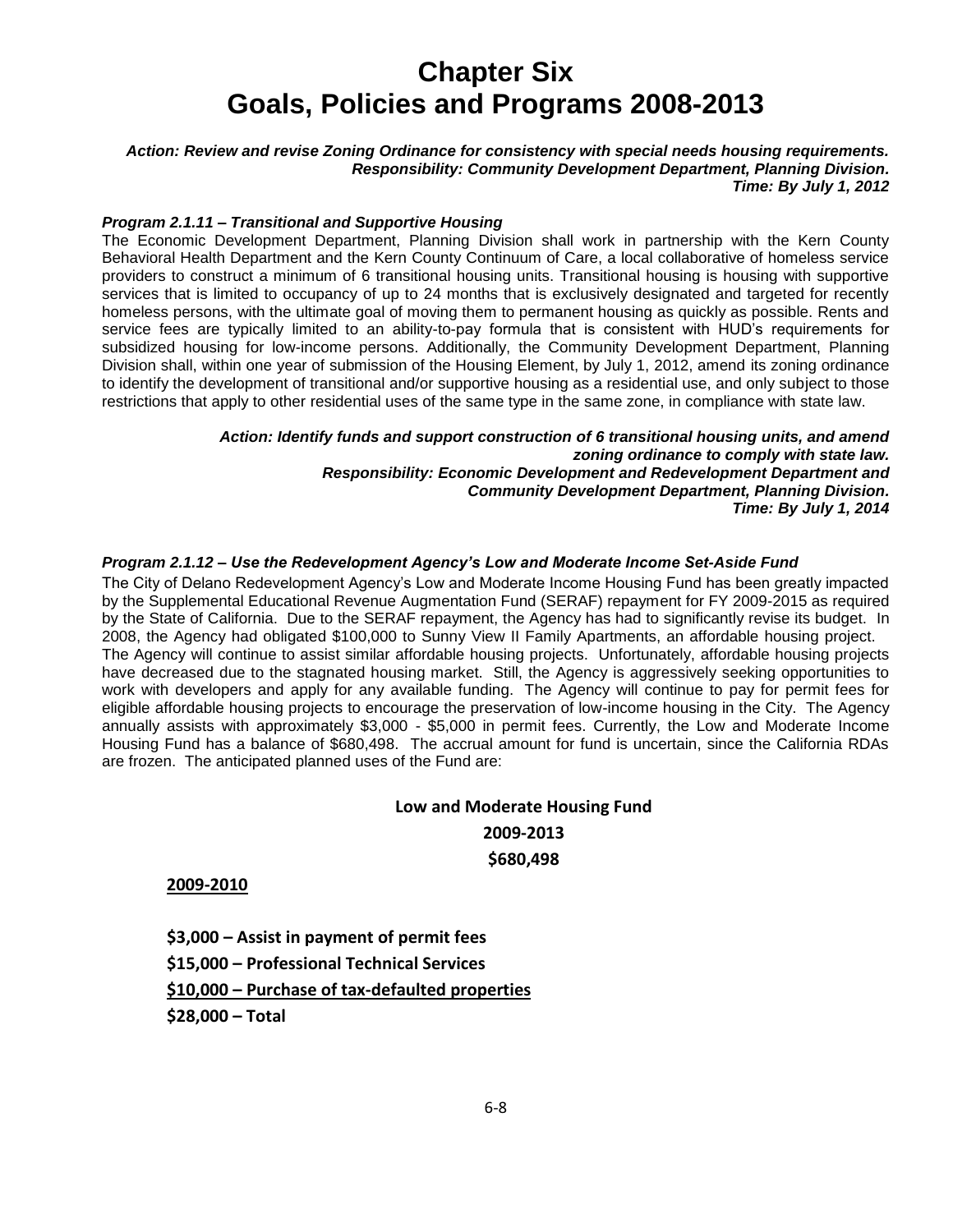## **2010-2011**

**\$100,000 – Assist Affordable Housing Project \$3,000 – Assist in payment of permit fees \$15,000 – Professional Technical Services \$10,000 – Purchase of tax-defaulted properties \$128,000 –Total** 

## **2011-2012**

**\$150,000 – Assist Affordable Housing Project \$4,498 – Assist in payment of permit fees \$15,000 – Professional Technical Services \$25,000 – Purchase of tax-defaulted properties \$194,498 – Total**

## **2012-2013**

**\$200,000 – Assist Affordable Housing Project \$5,000 – Assist in payment of permit fees \$25,000 – Professional Technical Services \$100,000 – Rehab of tax-defaulted properties \$330,000 – Total** 

*Action: Identify Redevelopment Agency set-aside funds that can be used to assist in the construction, rehabilitation and replacement of housing units affordable to low and moderate income range households. Responsibility: Economic Development and Redevelopment Department. Time: Continuously as funding is available*

## *Program 2.1.13 - Very-Low Income Large Family Single- and Multi-Family Housing*

The Community Development Department, Planning Division, Housing Authority and other nonprofit housing development agencies shall investigate funding sources, develop partnerships and apply for available local, State, and federal funds to assist in the production of 50 units for large family units. Funding for these projects shall come from available HUD, State, and other applicable funding sources. Funding available through HUD will be analyzed every spring along with the release of the federal Super NOFA (Notice of Funding Available), and every January with the release of HOME Program entitlement allocation to the City. The State of California has several over-the-counter housing programs and several additional programs that have varying due dates. The City will review each state-issued NOFA for applicability to meeting very low-income large family housing needs. A "large family" household is defined as those containing five or more persons. Prioritize funding for Extremely Low Income housing and provide financial assistance/ incentives/ concessions for multiple family housing/ single room occupancy dwellings and supportive housing as funding becomes available.

> *Action: Support funding applications and help produce 50 large family units. Responsibility: Economic Development and Redevelopment Department. Time: By July 1, 2014*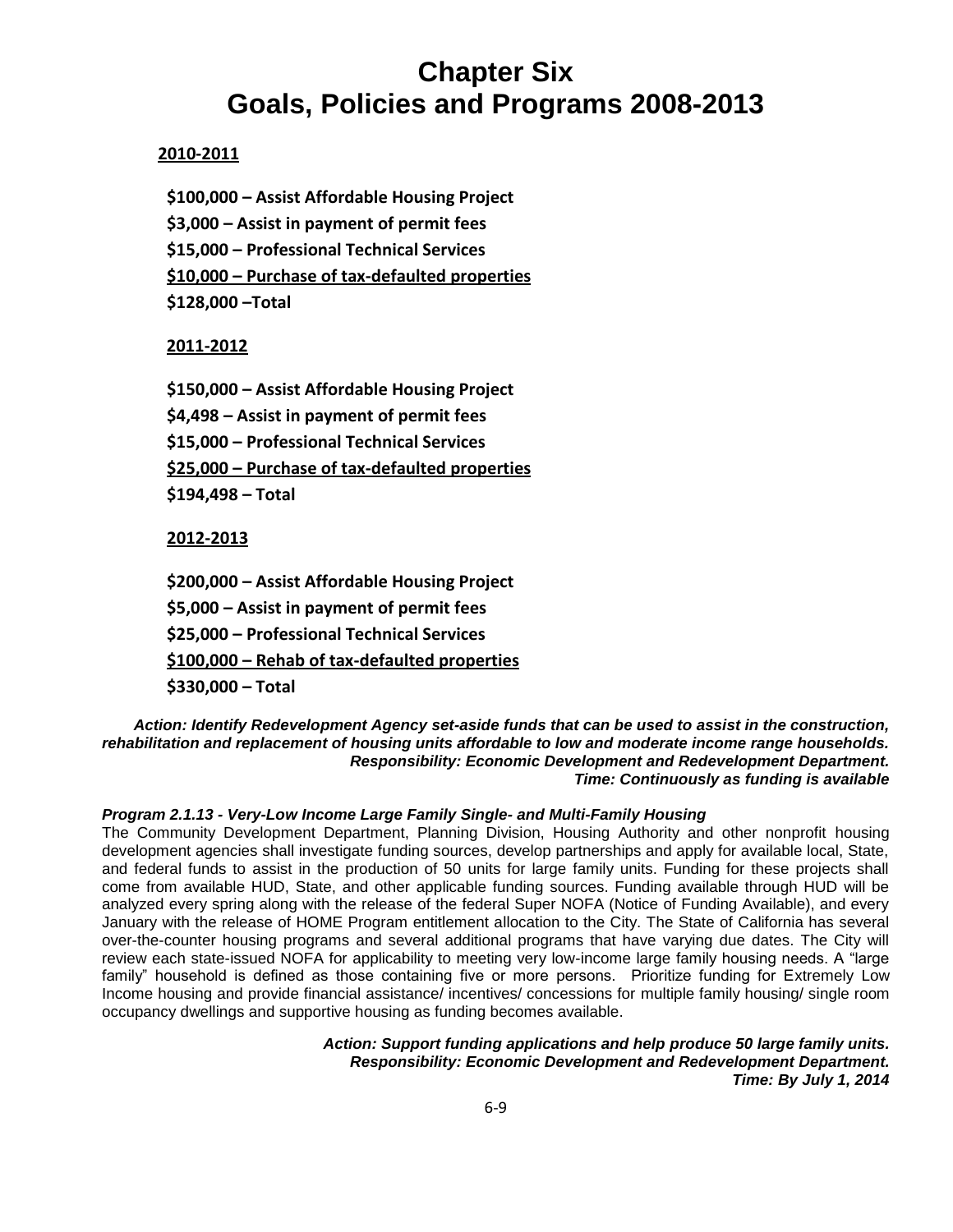## *Program 2.1.14 - Extremely Low-, Very Low-, and Low-Income Senior Housing*

The Community Development Department, Planning Division, Housing Authority and other nonprofit housing development agencies, shall seek and apply to funding sources and partner with local and statewide non-profits and for-profits in applying for funds and encouraging the construction of at least 80 units for extremely low-, very low-, and low-income income seniors (typically age 65 years and over; may vary by funding source or program). Funding available through HUD will be analyzed every spring along with the release of the federal Super NOFA (Notice of Funding Available), and every January with the release of HOME Program entitlement allocation to the City. The State of California has several over-the-counter housing programs and several additional programs that have varying due dates. The City will review each state-issued NOFA for applicability to meeting very low-income large family housing needs.

#### *Action: Find/provide funding to assist with the production of 80 senior affordable housing units.*

*Responsibility: Economic Development Department and Community Development Department, Planning Division.* 

*Time: Year 1 through 5* 

## *Program 2.1.15 - Other Extremely Low- and Very Low-Income Housing*

The Economic Development Department, City Housing Authority and other nonprofit housing development agencies, shall provide financial assistance to develop at least 5 units for other extremely-low and very-low income households. Staff will partner with the Housing Authority and nonprofit organizations such as Self Help Enterprises and Habitat for Humanity in efforts to expand affordable housing resources and to obtain new financing to continue to seek and support additional housing resources. Staff will utilize NSP1, HOME and CalHOME grants as well as the City's Housing Authority funds to assist extremely-low to very low-income households...

## *Action: Provide financial assistance for the construction of 5 units. Responsibility: Economic Development Department. Time: By July 1, 2014*

## *Program 2.1.16 - Proposition 1C Program*

The Community Development Department, Planning Division shall review published Proposition 1C notices of funding availability and cause applications to be prepared for various City housing programs, projects, and activities.

## *Action: Review notices of funding available and submit qualified applications. Responsibility: Community Development Department, Planning Division. Time: Year 1 through 5*

*Program 2.1.17 – Strengthening Partnerships with Affordable Housing Developers* The Community Development Department and the Economic Development and Redevelopment Department shall continue the on-going efforts to strengthen partnerships and relationships with affordable housing developers by encouraging funding applications to applicable funding sources, providing staff expertise, encouraging local capacity building and attracting large investors to facilitate the construction of new affordable housing units and incentivize self-help type single family housing construction for extremely low-income households. For example, the City had previously obligated \$100,000 (from the RDA Low-Moderate Housing Fund) for an affordable housing developer to assist with the construction of Sunny View II Family Apartments. The City has also sponsored a HOME Project application for both Sunny View II and Ellington View Family Apartments. The City will continue to utilize its RDA Low-Moderate Housing Fund and apply for future HOME Project funds, in order to provide assistance to housing developers to help facilitate the construction of affordable housing. The City will continue to market the availability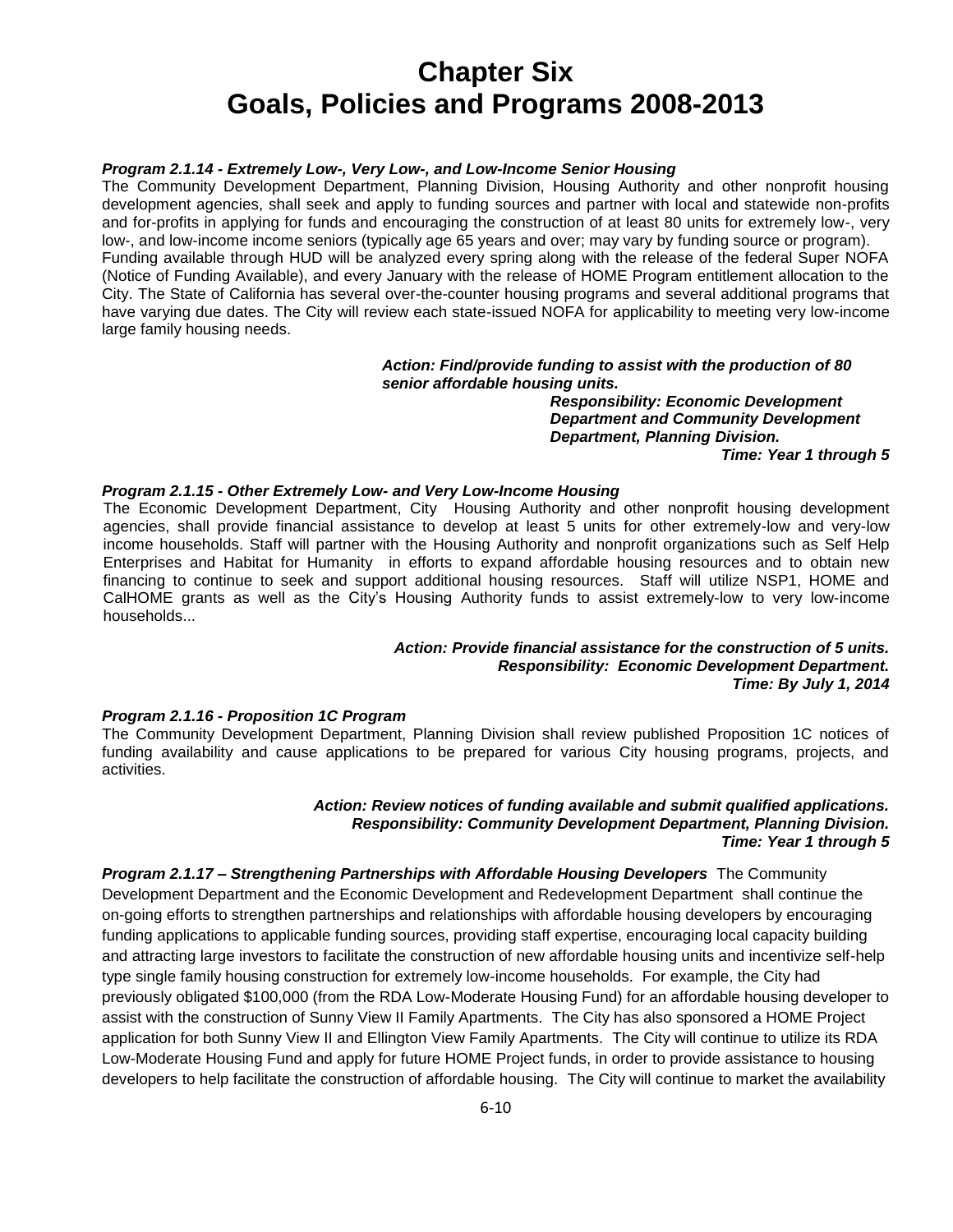of funds through local newspaper advertising, mailing out Request for Proposals for affordable housing developers and through the City of Delano's website.

> *Action: Strengthen partnerships with affordable housing developers. Responsibility: Community Development Department, Economic Development and Redevelopment Department Time: Throughout planning period, as funding is available*

## *Program 2.1.18 – Zoning for Agricultural Employees (Farmworker) Housing*

The Community Development Department, Planning Division shall, within one year of certification of the Housing Element, adopt a program to amend the Zoning Ordinance to bring it into compliance with Health and Safety Code Sections 17021.5, 17021.6 and Government Code Sections 51238 and 51238.5 to encourage and facilitate a variety housing types for agricultural employees.

## *Action: Revise Zoning Ordinance to facilitate farmworker housing pursuant to State law. Responsibility: Community Development Department, Planning Division.*

*Time: July 1, 2013*

## *Goal 3 – Housing Rehabilitation, Acquisition and Neighborhood Improvements*

## **POLICY 3.1 - NEIGHBORHOOD REVITALIZATION**

The City of Delano in conjunction with private businesses and developers, and community-based non-profit organizations, shall collectively increase neighborhood revitalization activities and pledge to allocate funds to preserve existing neighborhoods.

### *Program 3.1.1 - Comprehensive Code Enforcement*

The City Code Enforcement Division shall set a goal of assertively conducting targeted neighborhood inspections of 10 housing units annually for potential health and safety issues and advise on available financial assistance. The City will ensure City resources are targeted at high need areas to encourage blight removal, repair of substandard housing units and incentivize needed repairs of both owner-occupied and tenant occupied housing by identifying rehabilitation and relocation funds and making the information readily available to households whose homes are in need of major renovations. Additionally, Code Enforcement will continue to improve neighborhoods throughout Delano City and increase livability by creating safe and healthy conditions, removing blight, educating citizens, promoting pride of ownership and building collaborative relationships with the community.

> *Action: Conduct code enforcement inspections of 10 units each year in targeted neighborhoods. Responsibility: City Code Enforcement Division (Police Department). Time: Annually*

#### *Program 3.1.2 - Neighborhood Infrastructure*

The City Public Works Department shall commit its best efforts to provide services, within budgetary allocations, for neighborhood infrastructure such as curbs, gutters, sidewalks, streets, ramps, driveway approaches, curb cuts, wheelchair ramps, and street lights necessary to accommodate existing units and facilitate development of undeveloped or underdeveloped properties, to assist at least 10 households. This goal can be met through available funding sources and Americans with Disability Act (ADA) improvement activities. During the 2008-2013 planning period, the City's Engineering Department will identify and prioritize neighborhood infrastructure deficiencies and needs to develop an infrastructure repair plan for the City of Delano, and specifically CDBG eligible areas.

### *Action: Neighborhood infrastructure to accommodate at least 10 households. Responsibility: City Public Works Department. Time: Year 1through 5*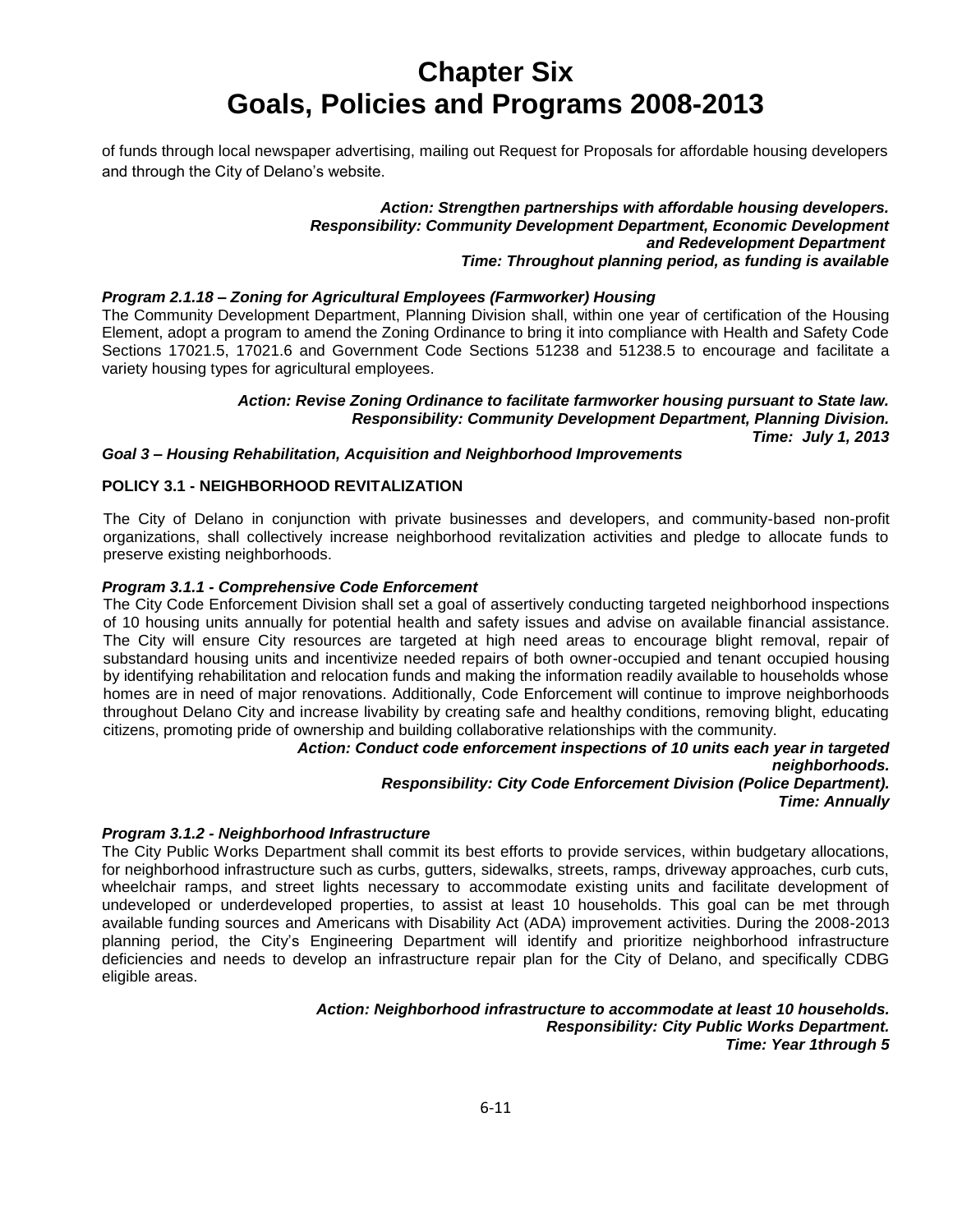## *Program 3.1.3 - Public Utilities Sewer and Water Deficiencies*

The City of Delano's Engineering and Public Works Department will develop written policies and procedures that ensures water and sewer services are provided as a priority for developments that include units affordable to lower income households, contingent on the development application's compliance with all entitlement requirements including, but not limited to, General Plan, Zoning and Public Works Construction Standards. Additionally, as is current practice, the City will ensure that all development applications are considered, reviewed and approved without prejudice to the proposed residents, contingent on the development application's compliance with all entitlement requirements including, but not limited to, General Plan, Zoning and Public Works Construction Standards. The City of Delano will update its water management plan in compliance with the State of California Department of Water Resources guidelines and will include projected water use for single-family and multi-family housing needs for all economic segments of the community.

## *Action: Preparation of an Urban Water Management Plan pursuant to State lawhas been completed. City will provide priority sewer and water development processing and adherence to state law for affordable housing activities. Responsibility: City Engineering and Public Works Department. Time: Urban Water Management Plan was adopted on August 15, 2011; provide priority processing continuously as projects are submitted for review.*

### *Program 3.1.4 – Enhanced City Police Service to High Crime Neighborhoods*

The City Police Department shall continue to focus on strategies to reduce Part I crimes, which are measured by the FBI to assist jurisdictions in comparing themselves against other jurisdictions in the following categories: murder, rape, robbery, aggravated assault, arson, burglary, theft and auto theft. The department shall continue its prevention and intervention programs and activities such in an effort to reduce crime in high-crime neighborhoods.

## *Action: Utilize pro-active efforts in high crime neighborhoods. Responsibility: City Police Department. Time: Year 1 through 5*

## **POLICY 3.2 - HOUSING REHABILITATION, REPLACEMENT AND HOME BUYER ASSISTANCE**

The City shall utilize CDBG, HOME, and other housing funds for housing rehabilitation and/or housing replacement and home buyer assistance in proportion to the relative need in the community.

### *Program 3.2.1 - Housing Rehabilitation*

The City Economic Development and Redevelopment Department shall utilize information from the Housing Quality Survey to rehabilitate 16 single- and multi-family dwelling units (2 minor, 10 moderate, 2 substantial, 2 emergency). Rehabilitation is categorized as follows: Minor - a unit that shows signs of deferred maintenance or needs one major component repaired; Moderate - a unit in need of replacement of one or more major components and other repairs; Substantial - a unit that requires replacement of several major systems and possible other repairs; and Emergency Repair - a unit that has health and safety issues and that requires immediate attention. Funding Source:HOME and CalHOME loans and grants

#### *Action: Rehabilitate at least 16 units. Responsibility: City Economic Development. Time: Year 1 through 5*

#### *Program 3.2.2 – Housing Replacement*

The City Economic Development and Redevelopment Department in partnership with the RDA shall replace or reconstruct at least 2 dilapidated units that suffer from excessive neglect and are not fit for human habitation.

*Action: Replace or reconstruct at least 2 dilapidated housing units. Responsibility: Economic Development Department. Time: Year 1 through 5*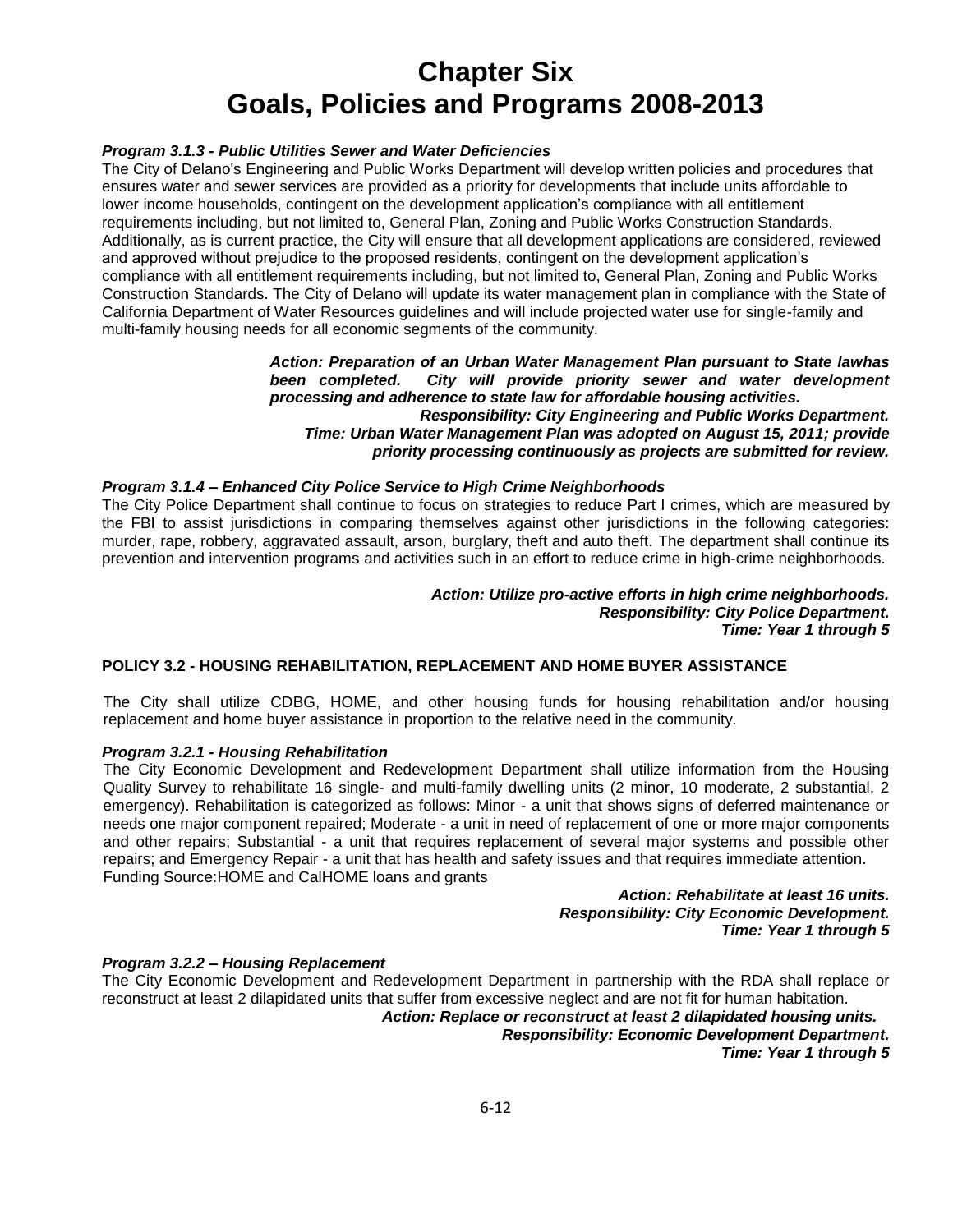## *Program 3.2.3 – Home Buyer Assistance*

The City Economic Development and Redevelopment Department shall set aside funds for the first-time home buyer programs to assist 35 households during the planning period.

> *Action: First-time home buyer programs to assist 35 households. Responsibility: Economic Development Department. Time: Year 1 through 5*

## *Program 3.2.4 - Redeveloped Housing Sites*

The City Economic Development and Redevelopment Department and the RDA shall acquire 8 blighted properties to develop as new residential housing.

> *Action: Acquire 8 properties for redevelopment. Responsibility: City Economic Development Department. Time: Year 1through 5*

## *Program 3.2.5 – Comprehensive Housing Quality Survey and Upgrade Geographic Information System (GIS)*

The Community Development Department, Planning Division will conduct a comprehensive housing quality survey during the planning period. The findings shall be incorporated into the upgraded Geographic Information System (GIS) to track housing conditions and permits issued for repair. Survey data shall be made available to other housing agencies upon request. *Action: Conduct survey and address GIS programming updates. Responsibility: Community Development Department, Planning Division.*

*Time: Year 3 through 5*

### *Goal 4 – Redevelopment and Relocation*

## **POLICY 4.1- PRESERVATION OF AFFORDABILITY OF AT-RISK HOUSING**

#### *Program 4.1.1 – At-Risk Housing*

The City shall participate in securing the continued affordability of at-risk housing units through preservation and replacement. An at-risk unit is a unit wherein the owner has prepaid a government subsidy on the property, the affordability period is set to expire, or is undergoing a conversion to condominiums. The City will partner with the area office of the U.S. Department of Housing and Urban Development, local housing developers and the California Housing Partnership Corporation to pro-actively identify at-risk housing units, and engage owners in developing viable plans to conserve unit affordability. As the City identifies at-risk units that are considering converting to market rate, the owner or proposed future owner will be encouraged and assisted in applying for local, state or Federal housing funds for housing acquisition and/or rehabilitation to assist in the preservation of the at-risk units.

> *Action: Monitor notices; participate with local housing provider and contact agencies interested in acquisition. Responsibility: Community Development Department, Planning Division and Economic Development and Redevelopment Department. Time:* **Continuously throughout planning period as information becomes available**

### *Program 4.1.2 –Preventing and Alleviating Foreclosures*

The RDA will address the current foreclosure crisis by partnering with local foreclosure counseling service providers to prevent families from entering foreclosure procedures and enacting local ordinance updates to incentivize quick alleviation of already foreclosed homes. The City Economic Development and Redevelopment Department will monitor implementation of the Neighborhood Stabilization Act (H.R. 5818), which authorizes a \$15 billion dollar federal grant and loan for state and local governments to purchase, rehabilitate, and resell foreclosed homes and apply for funding accordingly. The City will actively partner with nonprofit organizations that provide housing counseling, and other agencies to promote counseling services available to assist families facing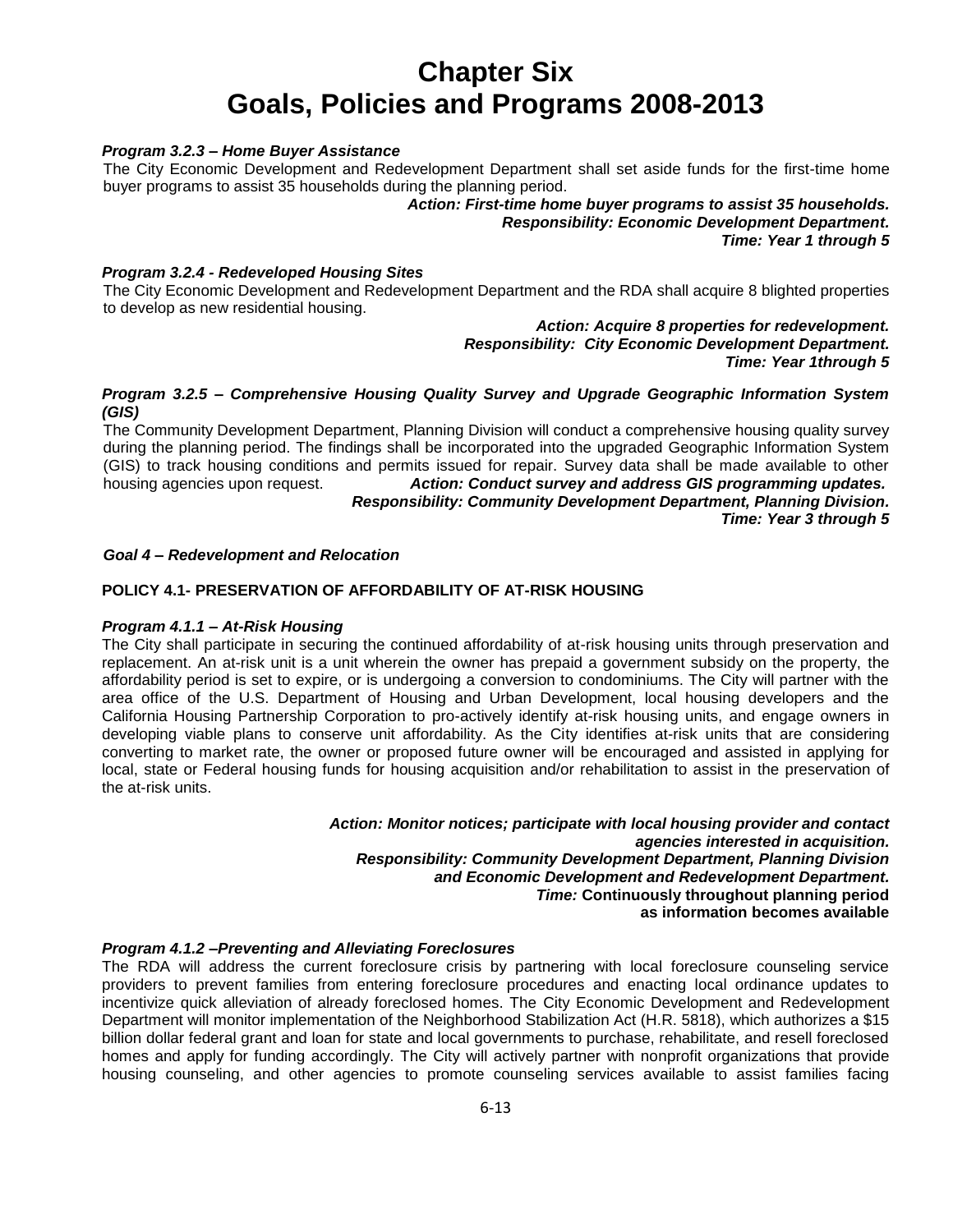foreclosure. Thereafter the City will work with local community groups to prepare a public education and outreach campaign addressing the resources available to avoid and/or alleviate foreclosures.

> *Action: Monitor available funding programs, and partner with housing counseling agencies to assist needy families. Responsibility: Economic Development and Redevelopment Department. Time: Continuously throughout planning period*

## **POLICY 4.2- RELOCATION OF RESIDENTS**

## *Program 4.2.1 – Provide Relocation Services as Needed*

The RDA shall be legally responsible for the relocation of individuals and families displaced due to redevelopment activities. The City shall provide relocation assistance as prescribed by law.

## *Action: Provide relocation assistance as needed and required. Responsibility: Economic Development and Redevelopment Department Time: As needed*

## **POLICY 4.3 – ACCOUNTABILITY**

## *Program 4.3.1 – Required Reporting by Regional Housing Need Allocation Income Category*

To ensure standardized and categorized reporting in the Housing Element annual update to the California Department of Housing and Community Development on the targeted income and special groups, all parties reporting accomplishment data to the City shall track housing program accomplishments by the following area median income levels: Extremely low-income (30%), very low-income (50%), low-income (80%), and moderateincome (100%). Other housing development agencies shall also provide similar reports. Detailed reports will ensure the City is working toward meeting the housing need of each income category as provided for the RHNA numbers for the City of Delano as follows:

> Very Low: 442 Low: 300 Moderate: 331 Above Moderate: 744

*Action: Provide detailed reporting. Responsibility: All reporting parties. Time: Annually*

## *Program 4.3.2 – Citywide Public Services Processing for Affordable Housing*

The Community Development Department, Planning Division shall provide a copy of the Housing Element to City Departments and responsible agencies to ensure priority processing for proposed developments that include affordable housing units to lower-income households.

> *Action: Provide certified Housing Element to all City Departments and Responsible Agencies. Responsibility: Community Development Department, Planning Division. Time: Year 1*